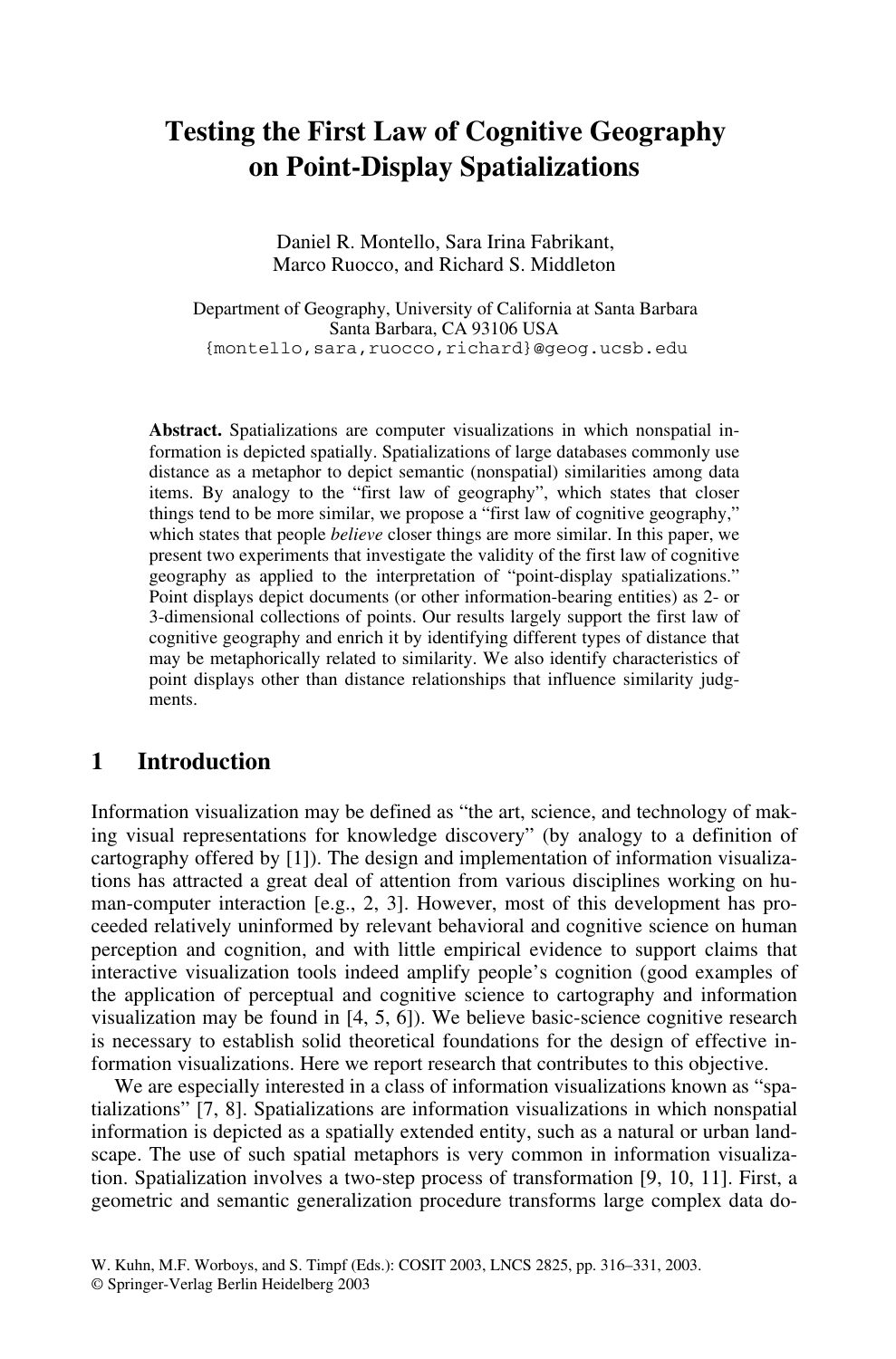mains into their basic information components. Mathematical transformations create a semantically defined coordinate system that rearranges a set of data items based on their content and functional interrelationships. Secondly, the spatialized data abstractions are graphically (sometimes *carto*graphically) rendered for visual examination and exploration.

In the experiments we report below, we focus on perhaps the most basic principle for rendering information spatializations—the distance-similarity metaphor. This metaphor states that elements closer together on information displays will be understood by users to be more similar. The *distance-similarity metaphor* reflects a basic principle we call *the first law of cognitive geography,* as expressed in the context of information displays. The first law of cognitive geography states that people believe closer things to be more similar than distant things. We identify this law by analogy to the geographical principle that closer places on the earth's surface actually tend to be more similar, whether in rainfall amounts, landforms, linguistic dialects, or foods consumed. This occurs because closer places tend to interact more with each other (movement of matter, energy, information). As a descriptive generalization and predictive heuristic (even occasionally an explanatory mechanism), this principle is so fundamental to analytic geographic thinking that Tobler [12] dubbed it *the first law of geography.* The first law may extend to information spatializations insofar as spatializations afford experiencing information spaces as if they were geographic spaces (or spaces more generally). Our research may thus be understood as an empirical investigation of the first law of cognitive geography in the context of information displays are closer features on information displays perceived or conceived to be more similar? If so, what aspect of "closeness" corresponds to similarity, and what is the function relating the two?

Although the distance-similarity metaphor is very appealing intuitively, empirical evidence of its validity in information displays is scarce [see 13]. The few usability studies that do exist are not placed within the context of a coherent theoretical spatial framework. Commonly, semantic similarity is mapped metaphorically onto distance (relative location) in the graphic information space, usually metric distance of the straight-line or direct Euclidean type. The widespread and uncritical application of this metaphor may be problematic when information spaces resemble geographic spaces, such as landscapes [14], natural terrain [15], or urban spaces [16]. Geometry in geographic space is not just Euclidean, and in fact, it is not just metric. In other words, similarity can be graphically suggested in terms of several types of "distance," especially when distance is understood broadly to include a variety of expressions of separation (temporal, topological, etc.). Information spaces will be more usable if they are based on a sound theoretical and empirical framework, including those concerning cognitive aspects of space and place.

Our work ties research on information visualization to research on the psychology of distance perception and cognition [e.g., 17, 18, 19]. Distance research has characterized the psychophysical functions describing the relation of physical to psychological distance, identified factors that influence the extent of psychological distance, modeled processes used to estimate distances during perception or from memory, and more. Below we discuss some distance research that bears on the way graphical appearance may affect perceived distance in information displays. Our work also connects information visualization to a large body of research on the psychology of similarity [e.g., 20, 21, 22]. This research has described various perceptual and conceptual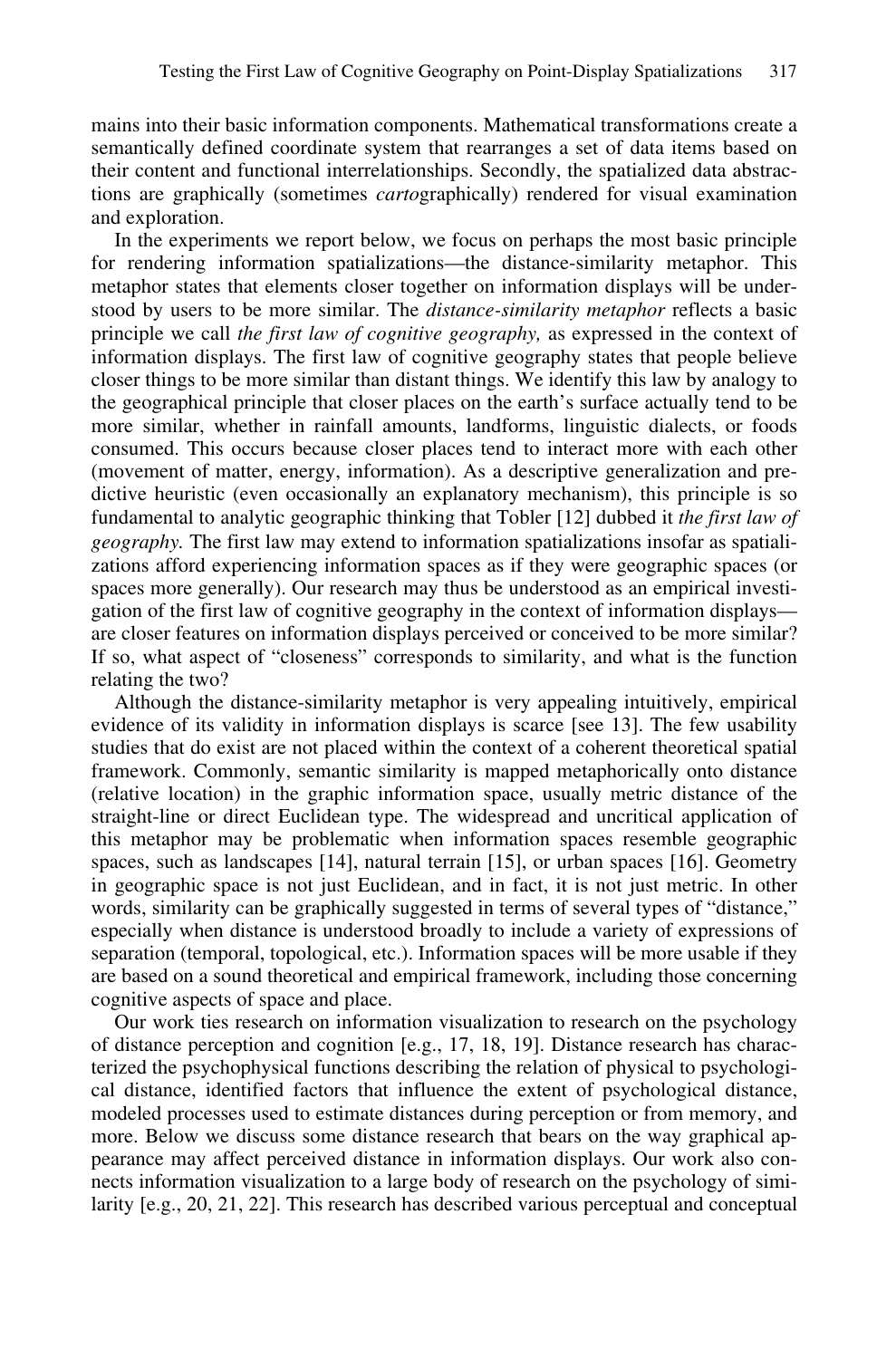factors that influence judgments of similarity, modeled how different factors are combined or given differential attention as a function of context or training, modeled the role of similarity relationships in the categorical organization of stimuli, and more. Although this research has much to say about similarity judgments made from information displays, it does not specifically address in detail how people interpret different forms of distance in terms of representing similarities.

Alternatively, one may consider information displays from the perspective of graphic perception. The displays may be meant to suggest or represent landscapes, but they are small graphic displays, either static or dynamic. Phenomena that influence the perception of distance or similarity among graphic elements in pictorial displays might be expected to influence judgments about the entities represented metaphorically by the graphic elements. One such phenomenon that has been studied systematically for well over a century is the *filled-space illusion* [23, 24]. Intervals separating graphical elements that are empty (blank) appear shorter than do intervals containing intervening elements. If distance is interpreted by users to signify similarity in an information display, we expect filled intervals to appear longer and lead to judgments of lower similarity. However, though the effect is fairly reliable, it is modest in strength and would not be expected to affect similarity much in situations where the interval distances being compared are fairly different. Another relevant perceptual phenomenon is the *vertical illusion,* also called the *horizontal-vertical illusion* [25, 26]. This refers to the fact that vertically-oriented lines in the visual field appear longer than horizontal lines of the same length. Again, if distance is interpreted to signify similarity, we expect the vertical illusion to bias judgments of similarity accordingly.

Perceptual phenomena may influence judged similarity not just through an influence on perceived distance but through an influence on perceptual grouping. As discussed by the Gestalt school of perceptual psychologists, including Wertheimer and Koffka [reviewed in 27, 28], the arrangement of features in a picture or graphical image will influence the perceived thematic or group membership relations of elements. The *laws of perceptual organization* describe stimulus conditions under which separate elements in graphical displays will be grouped into coherent higher-order features. Under certain conditions, for example, a concentration of points will be seen as a cluster or object. Those conditions include various aspects of graphical similarity, proximity, continuation, familiarity, and so on. If graphical elements are perceived to be part of a higher-order feature, users may make a categorical or typological inference that the separate elements are more similar (they may or may not perceive them to be closer). We refer to this as the *emergent-feature effect.*

In this paper, we present results from two experiments on perhaps the simplest of spatialization metaphors—an area or cloud of points, each point meant to signify an information-bearing entity such as a book or news story. We call this a *point-display spatialization.* In both experiments, we examined the way people interpret information displays consisting of points. We wanted to find out how people would interpret the graphical layout of the displays in order to arrive at judgments of semantic similarity among the documents. On different trials, participants viewed and made similarity judgments while viewing different point displays; the different displays varied the spatial relationship between two pairs of comparison points (documents) and varied the context provided by other points in the display. In addition to the point-display trials, both experiments also tested other spatialization metaphors, including net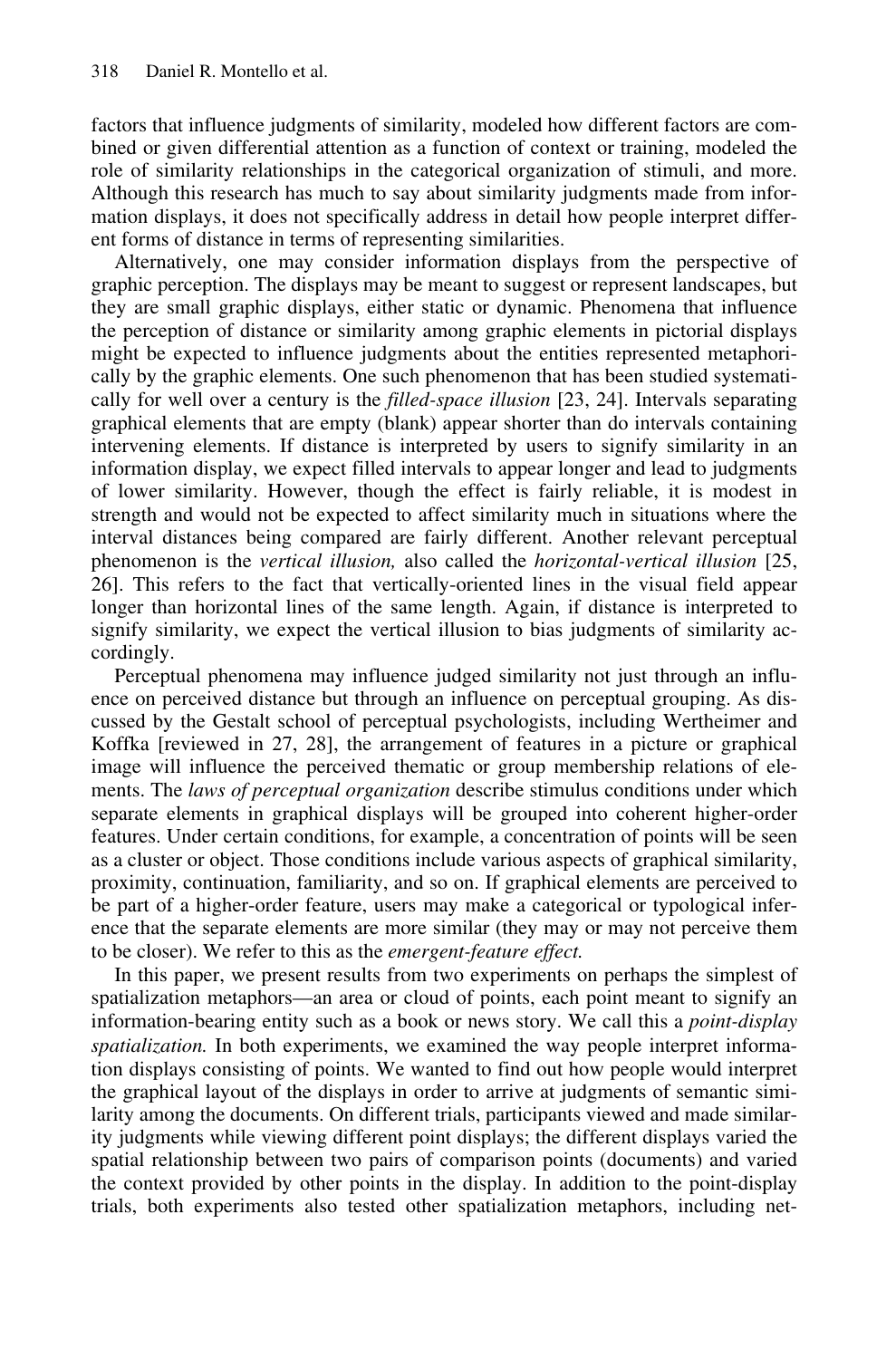works, regions, and network-region hybrids. But in order to give the present paper a clear focus and manageable size, we focus exclusively on the point displays here. Results for the additional display types will be reported in a forthcoming paper.

## **2 Experiment 1**

In our first experiment, we investigated how users interpret point-display spatializations. In addition to an initial exploration of how users interpret such displays, we wanted to test our data-collection methods, including our similarity comparison request and rating scale. We showed research participants computer displays of simple point displays, explaining that the points represented documents. Three of the document points were labeled 'A,' '1,' and '2;' participants were asked to compare the similarity of A and 1 to the similarity of A and 2. A 9-point scale was provided for them to express their judgments of similarity on an interval scale. Thus, the main task of the experiment involves comparing the relative similarity of two pairs of comparison document points. We varied the point displays across trials with respect to the direct distances between the comparison points and the possible emergence of a cluster feature.

## **2.1 Methods**

**2.1.1 Participants.** Forty-four students (25 males and 19 females) from an undergraduate regional geography class took part in the experiment, with a mean age of 21.0. They received a small amount of course credit in return for their participation.

**2.1.2 Materials.** Participants viewed computer displays composed of black points,

created using ESRI ArcMap ® . Each point was intended to represent a single document in a digital database. In each display, three points to be compared for similarity were labeled with red text as 'A,'  $\cdot$ 1,' and '2<sup>3</sup> (see Figure 1). Participants were prompted to "compare the similarity between document A and document 1 with the similarity between document A and document 2." They rated similarity on a 9-point scale ranging left to right from '5' to '1' and then back up to '5' (5-1-5 was transformed to 1-9 for analysis). On the left, '5' was labeled "Documents A and 1 are much more similar to each other." In the middle, '1' was labeled "1 and 2 are equally similar to A." On the right, '5' was labeled "Documents A and 2 are much more similar to each other." In this paper, we refer to the pair of documents A and 1 as 'A:1,' and that of A and 2 as 'A:2.'

Participants viewed 10 different point-display trials in a block (as mentioned above, they also viewed 30 additional trials involving other display metaphors). The point displays were varied to allow comparisons of the effects of different visual aspects of the point displays on judgments of similarity, specifically (1) straight-line distance, (2) vertical illusion, and (3) emergent cluster of points (the potential phenomenon that an aggregation of neighboring points would be perceived as a cluster of related documents). Graphical elements that were not thought to affect similarity judgments between the comparison points (such as the absolute location of the point on the screen) were varied non-systematically.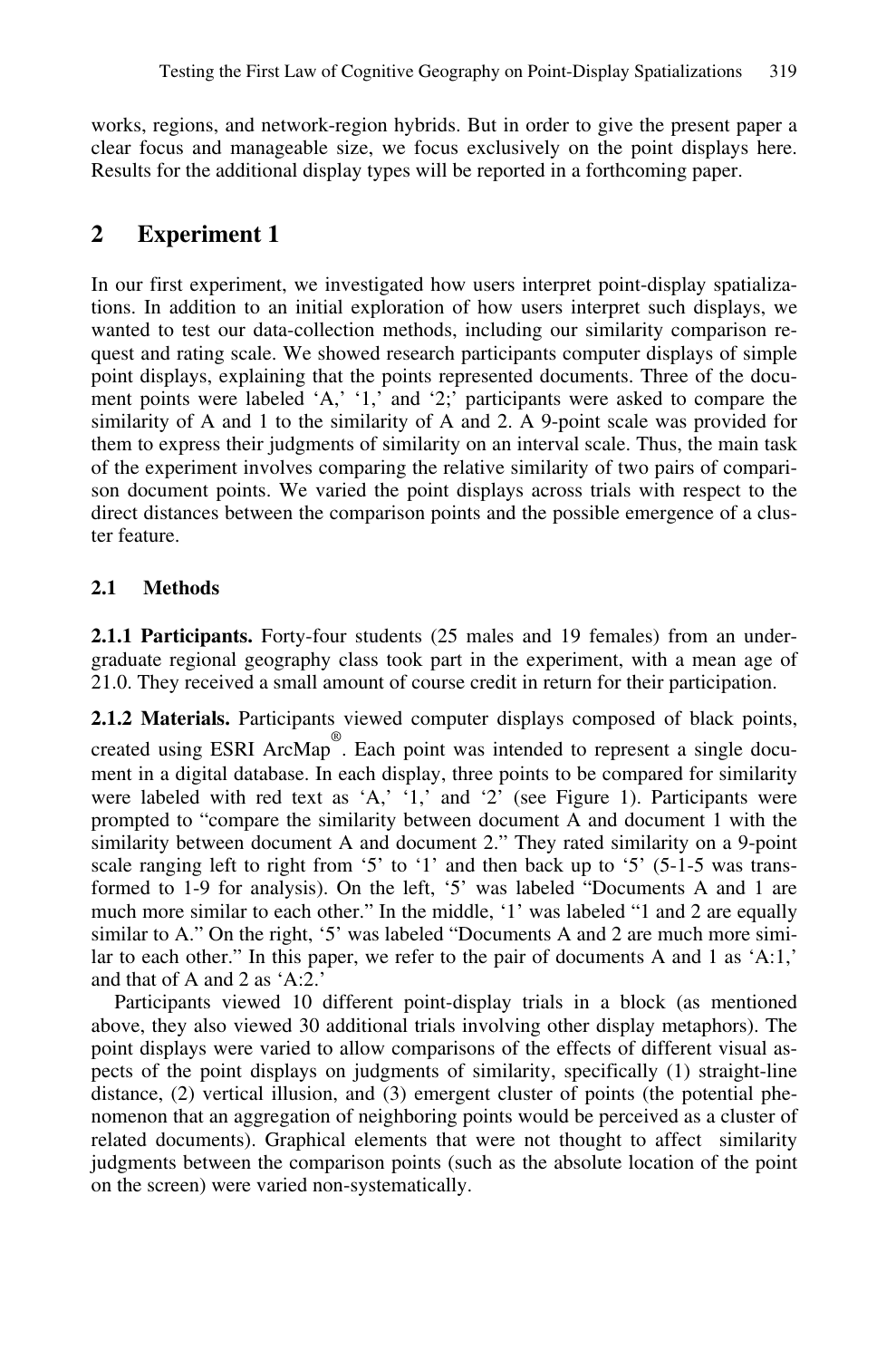

**Fig. 1.** Sample screenshot from an Experiment 1 trial, showing display, similarity question, and rating scale as they appeared to participants. The 5-1-5 scale shown to participants was transformed into a standard 1-9 scale for data analysis and description

Participants were introduced to the concept of similarity, the style of the trials, and the format of the response scale through three practice trials at the beginning of the test. To avoid priming any particular equivalence between distance and similarity, the practice trials prompted judgments of non-distance similarity (e.g., by asking for a comparison of the similarity of images of a pet dog, a domestic cat, and a tiger). Participants also responded to 11 pre-test questions asking about their personal background, including questions on age, sex, the presence of visual impairments (including specifically color blindness), as well as their formal experience in particular areas such as cartography and GIS. After the main test questions, participants responded to 28 post-test questions, such as how useful they thought each display type was for rating similarity and how easy it was to judge similarities for each display type. Participants also indicated how they had judged similarity and whether the displays reminded them of anything.

The experiment was administered using a Windows 2000 Pentium III personal computer. The interface was programmed with Microsoft Visual Basic 6.0. Images were projected onto a back-projection screen using an RGB color projector, generating an image size of 1.8 meters wide and 1.4 meters high, at 0.6 meters above the floor. Participants sat at a viewing table 2.7 meters in front of the screen, resulting in a horizontal viewing angle of approximately 37°. A standard mouse and keyboard were used to answer questions. Answers were recorded automatically and stored digitally, including the time required to make similarity judgments. Response time was measured as the elapsed time in milliseconds between when the trial display appeared on the screen and the moment the participant proceeded to the next trial.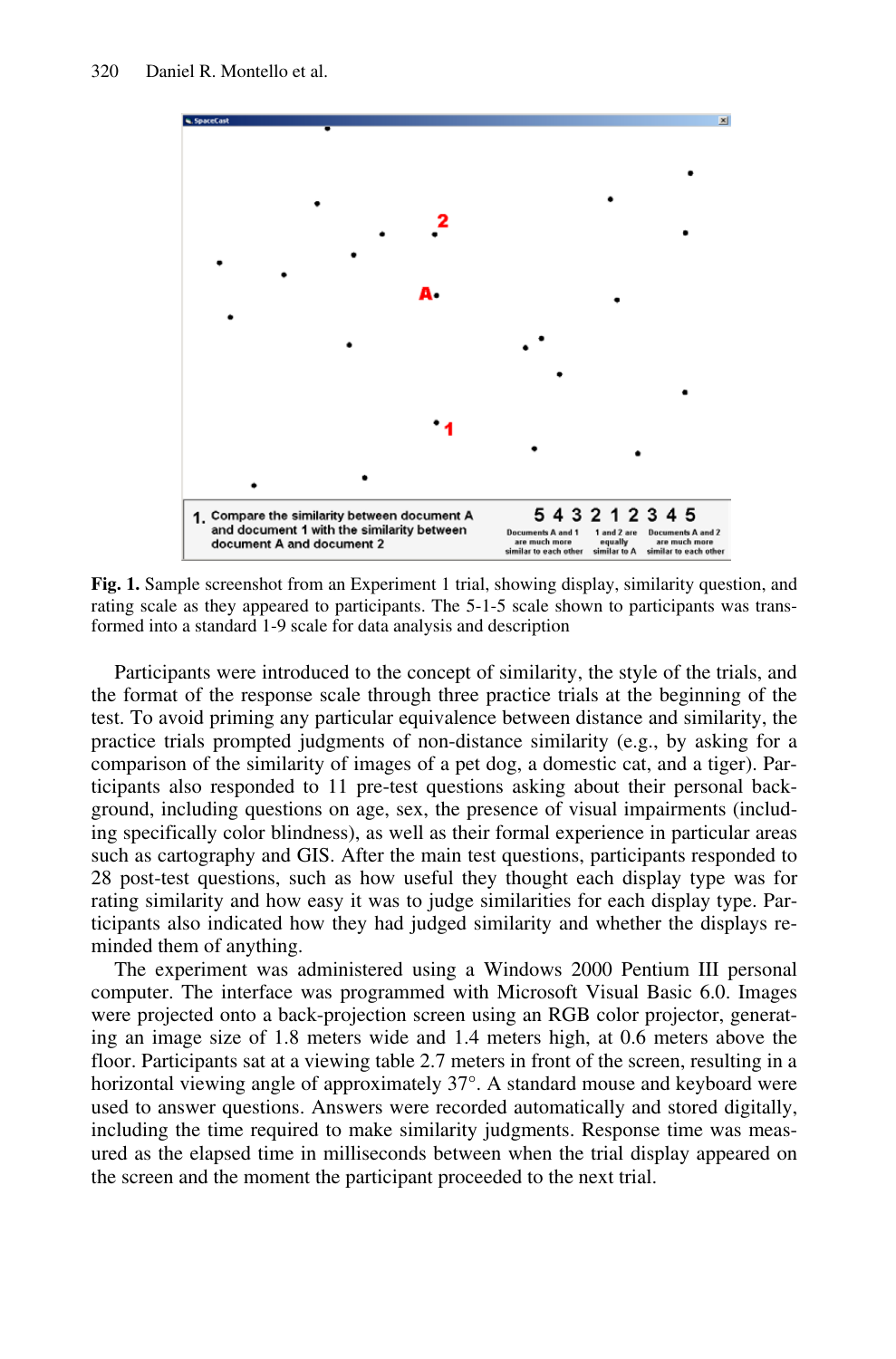**2.1.3 Procedure.** Prior to each test, participants were briefed that they would be presented with a series of trials about "diagrams that show an information collection from our computer database. The database contains documents such as news stories, books, and journal articles." Participants were told that each document would be shown as a single point. No information was provided on how to judge similarity. Participants were assured that there were no right or wrong answers and were asked not to waste time, as their answers would be timed. Participants then answered the pre-test questions and performed the practice trials. Following that, participants responded to the main test trials organized into four separate blocks (the block of point displays plus three blocks for the other metaphor types mentioned above), so that participants rated all trials of one display type before turning to another type. The block of point trials was presented in a counterbalanced order with the network and region blocks, so that an equal number of participants responded to point trials first, second, or third. All participants responded to network-region trials last. Trials within each block were presented in a different randomized order for each participant. After completing the main test trials, participants answered the post-test questions, were marked down for credit, and thanked for their participation.

#### **2.2 Results and Discussion**

Similarity ratings were treated as 9-point interval scales, by scoring a response of '5' to the far left ("A and 1 much more similar") as a '1,' a response of '5' to the far right ("A and 2 much more similar") as a '9,' and a response of '1' in the middle ("1 and 2 equally similar to A") as a '5.' Thus a mean rating less than 5 indicates that participants saw A:1 as more similar, while a mean rating greater than 5 indicates they saw A:2 as more similar. Participants apparently did equate direct distance with (dis)similarity, rating closer document pairs as more similar. Figure 2a shows an example where the actual direct distance between A:1 equals that between A:2. Participants gave this a mean rating of 5.1, which is not significantly different from 5.0, a rating of exactly equal similarity between A:1 and A:2. In contrast, Figure 2b shows an example where the actual direct distance between A:1 is much less than between A:2. On this trial, participants rated the relative similarity as 4.0, which indicates that A:1 is seen as significantly more similar than A:2. In fact, on all four of the pointdisplay trials in which the direct distances between A:1 and A:2 differed, participants rated the closer pair as significantly more similar.

On three of the six point-display trials in which the direct distances between A:1 and A:2 were equal, participants rated the two pairs as not significantly different in similarity. On the other three, therefore, participants rated the two pairs that were actually equally distant as being significantly different in similarity. These trials contradict the basic principle of direct distance equaling similarity. Two perceptual phenomena explain these trials. First is the vertical illusion, in which vertical separations appear longer than horizontal separations. Figure 2c shows an example where the actual direct distance between A:1 equals that between A:2, but A:2 is vertically displayed while A:1 is horizontally displayed. As we anticipated, participants rated the relative similarity as 4.4, which indicates that A:1 is seen to be significantly more similar than A:2. The second relevant perceptual phenomenon is the emergent-feature effect. Figure 2d shows an example where the direct distance between A:1 again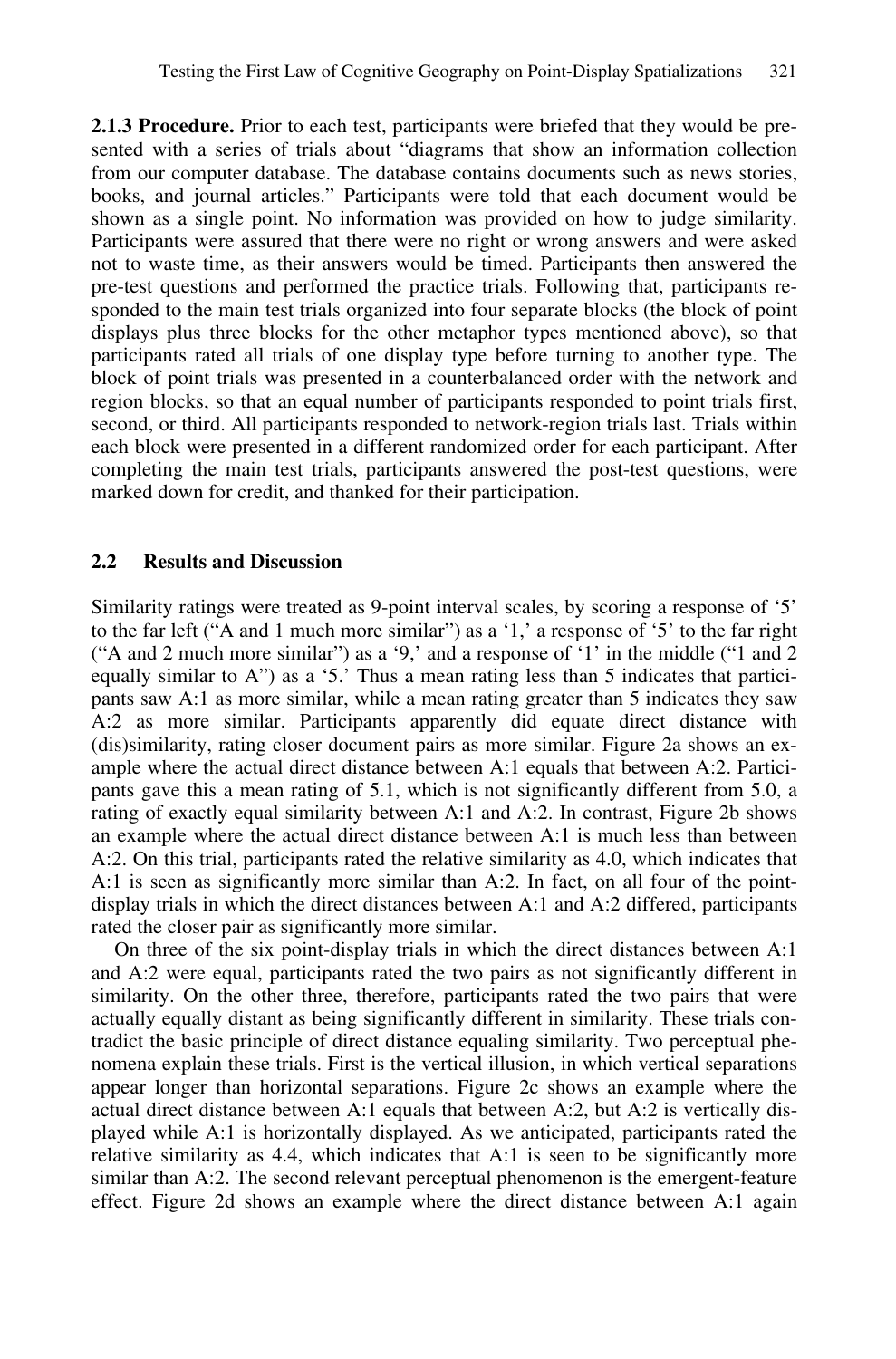equals that between A:2, but A and 2 are members of an emergent cluster of points. In this case, participants rated the relative similarity of the two pairs as 6.7, which indicates that A:2 is seen to be significantly more similar than A:1.



**Fig. 2.** Sample displays and similarity ratings for four trials of Experiment 1. The t-scores are tests of significant differences from 5.0, a neutral rating ("1 and 2 are equally similar to A") on the transformed 1-9 scale (rating <5 indicates A:1 are more similar; >5 indicates A:2 are more similar). A neutral rating for equal comparison distances is demonstrated in (a), while the closer document point is rated as more similar in (b). The vertical illusion occurs in (c), while an emergent cluster occurs in (d); (M=arithmetic mean, SD=standard deviation, t=t-score [degrees] of freedom], p=probability difference is due to chance)

To interpret these data more systematically, we calculated mean correlations of the ratio of direct distance between A:1 and A:2 *with* rated similarity. A Pearson's correlation coefficient was calculated separately for each participant, with the number of pairs of data points equal to the number of trials (10 in this case). These correlations were positive for 37 of the 44 participants. The correlations were normalized by Fisher's r-to-z transformation [29]. The arithmetic mean of the resulting z-scores was calculated by aggregating across participants. The mean z-score, transformed back into a correlation coefficient, equaled .43 (given how the data were coded, a positive correlation indicates that the closer pair is seen to be more similar). Based on a t-test calculated on the z-scores, this correlation is significantly greater than  $0, t(43) = 6.31$ , p<.0001. This correlation was equally strong for female and male participants, not significantly differing as a function of participant gender,  $F(1, 42) = 0.24$ , p>.05. The correlation also did not significantly differ as a function of the order in which participants saw the block of point-display trials,  $F(2, 41) = 0.40$ , p $> 0.05$ . This null result is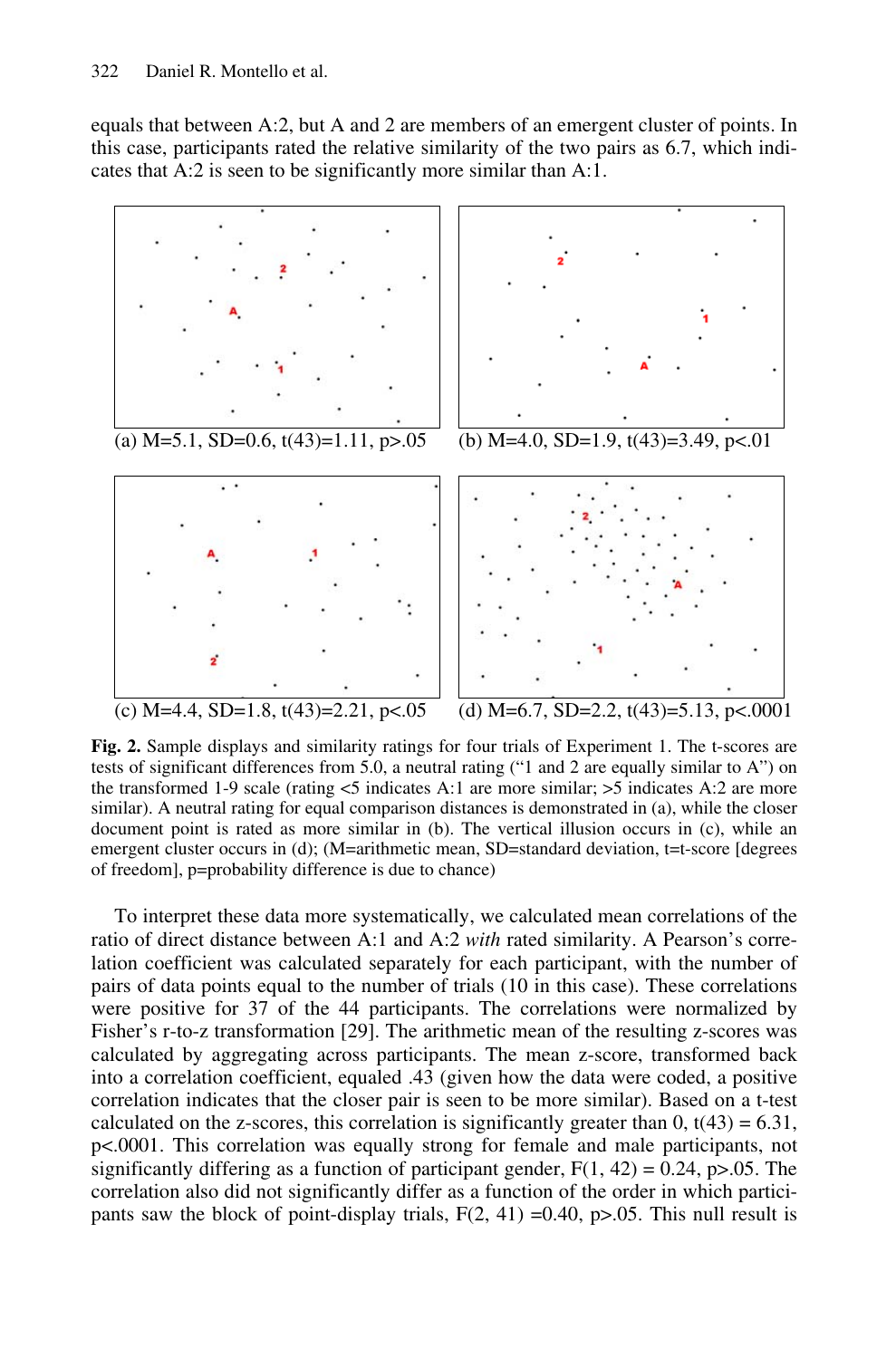important, because it demonstrates that whether participants viewed network and/or region displays before viewing point displays did not much influence their interpretation of those point displays.

Participants took a mean of 12.2 seconds  $(SD = 7.2 \text{ s})$  to respond to each pointdisplay trial (the fastest response was 4.9 s, the slowest was 40.6 s). Female and male participants answered nearly equally quickly; response-time not significantly differing as a function of participant gender,  $F(1, 42) = 0.28$ , p>.05. Response-time did vary significantly as a function of the order in which participants saw the block of pointdisplay trials,  $F(2, 41) = 5.58$ ,  $p<0.01$ . Participants who saw point-display trials third (after the network and region trials) were fastest (8.2 s), those who saw point-display trials second were slowest (16.5 s), while those who saw point-display trials first were intermediate in their speed of response (13.2 s). In general across all types of displays, most participants responded slowest near the beginning of the experiment and sped up after that. For some reason, a few participants answered exceptionally slowly to point trials during the second block.

Finally, we examined participants' self-reports of how they interpreted the point displays. In response to the post-test question "How much did you consider the distance between documents in your answers?," participants marked a mean response of 2.4 on a 3-point scale that included "not at all," "somewhat," and "very much" (one participant did not answer). In order to find out if these self reports actually related to how participants interpreted the displays, we correlated participants' self reports with their distance-similarity correlations (in z-score form). This correlation was .32, a modest yet significant relationship ( $p<0.05$ ), suggesting that participants were able to judge their own interpretation strategies with at least some accuracy.

### **3 Experiment 2**

In our second experiment, we attempted to replicate and extend the results we obtained with point-display spatializations in our first experiment. In particular, we examined the distance-similarity relationship by systematically varying distances between the two pairs of comparison documents; the range of variation was rather restricted and varied haphazardly in Experiment 1, with the comparison distances actually equal in 6 of the 10 trials. We also wanted to replicate and further explore the emergent-feature effect we found in Experiment 1, wherein two document points within a cluster of points were seen to be part of a common structure and therefore seen to be more similar. In addition to this emergent cluster, however, we unexpectedly found possible evidence for an emergent-line effect in Experiment 1.Two trials had one or two points intervening between either A:1 or A:2. In at least one case, the similarity ratings suggested that participants may have seen a linear sequence of points as an emergent linear feature, which might have influenced similarity ratings as did the emergent cluster. Finally, in this experiment we varied the size of the viewed displays. If participants compared distances between the document points in order to arrive at similarity judgments, we wondered if only relative distance was important, or whether absolute distance might play a role. The possible role of spatial scale in perceptual and cognitive tasks has been discussed in recent literature [e.g., 30]. Does the scale of the display influence the impact of differing relative distances?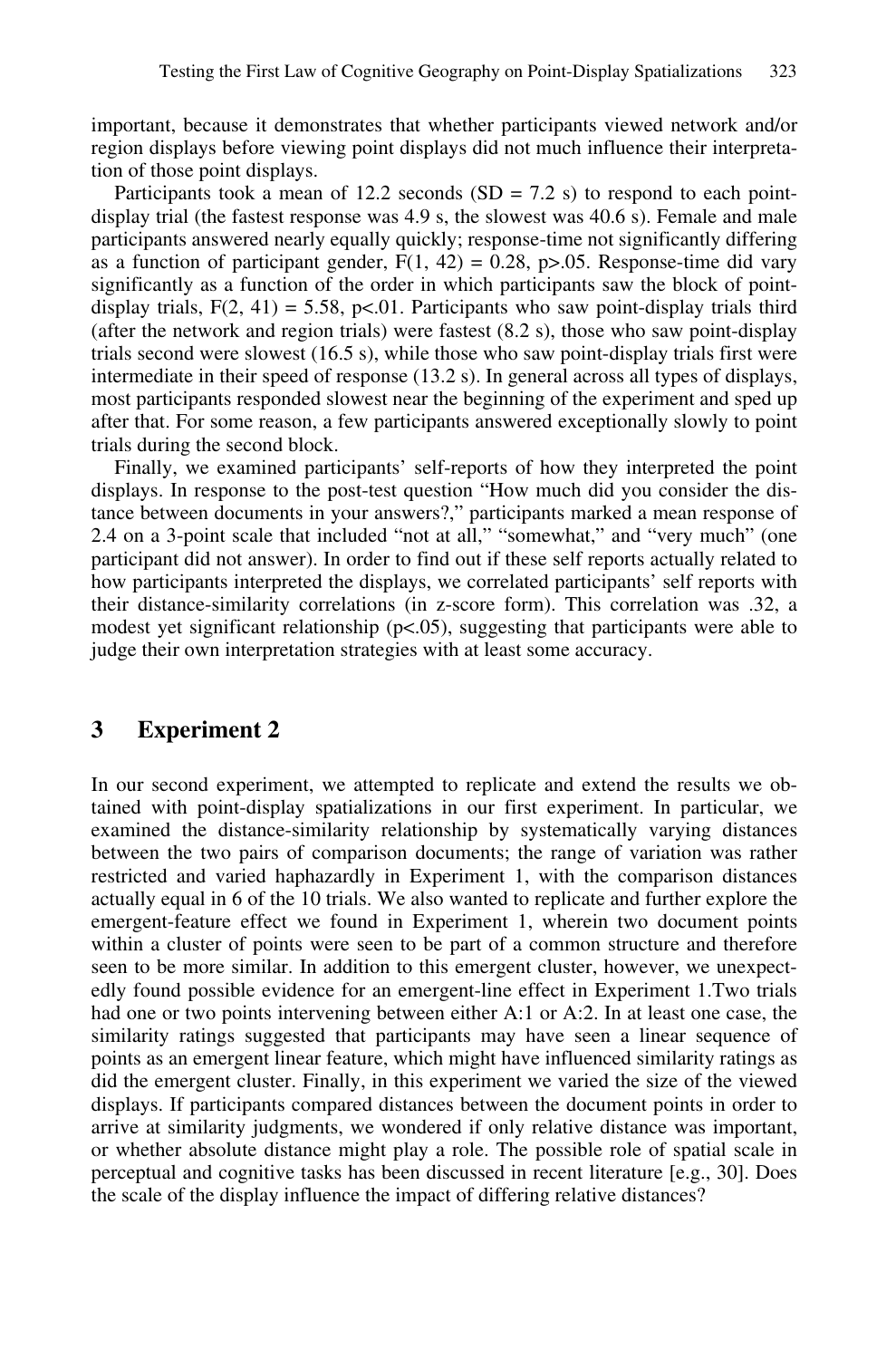### **3.1 Methods**

**3.1.1 Participants.** Forty-eight students (27 males and 21 females) from an undergraduate introductory human geography class took part in the experiment, with a mean age of 21.5. They received a small amount of course credit in return for their participation. None had participated in Experiment 1.

**3.1.2 Materials.** As in Experiment 1, participants viewed computer displays composed of different graphical elements. However, only point and region displays were tested in this experiment (and both black-and-white and colored regions were included). All displays again included black points with three points to be compared for similarity labeled as 'A,' '1,' and '2.' Participants performed the same similarity judgments using the same scale as in Experiment 1.

The block of point displays consisted of 16 trials in this experiment. This block was presented in a counterbalanced order with three other blocks (involving region trials), for a total of 94 test trials. The point displays were again systematically varied to allow comparisons of the effects of different visual metaphors on judgments of similarity. In this experiment, the point displays were varied to allow examination of the effects of (1) straight-line distance, (2) emergent clustering of points, and (3) the number of intervening points between documents (i.e. a possible emergent linear feature). Straight-line distances among points were varied systematically so that the ratio of the distance between A:2 to the distance between A:1 varied from 1.0 (equal) to 1.5, 2.0, 2.5, or 3.0 times as long. To avoid possible confounding by the vertical illusion, comparisons between A:1 and A:2 were matched in orientation on the screen (i.e., both vertical, horizontal, or diagonal).

Participants responded to five practice trials in Experiment 2, similar to those from Experiment 1 but including a couple dealing with color. After the main test trials, participants answered 56 post-test questions including the same 11 questions used in Experiment 1 about their personal backgrounds. The additional post-test questions were adapted from Experiment 1 to account for the new display types.

We used the same equipment and setup as in Experiment 1, with one important addition. In Experiment 2, we varied the size of the projected image of the displays. Two sizes were used, *Small* and *Large*. Half of the participants viewed the small image from a distance of 1.6 meters, projected to be .6 meters wide and .4 meters high, at a height of 1.2 meters above the floor; this resulted in a horizontal viewing angle of approximately 20°. The other half of the participants viewed the large image, which was projected the same as in Experiment 1: 1.8 meters wide, 1.4 meters high, at 0.6 meters above the floor. Viewed from 2.7 meters in front of the screen, the horizontal viewing angle was approximately 37°.

**3.1.3 Procedure.** Participants were tested exactly as in Experiment 1. The main test trials were again organized into blocks of the same display type, so that participants responded to all trials of one type before proceeding to another type. Block order was fully counterbalanced, and trial orders within blocks were randomized for each participant.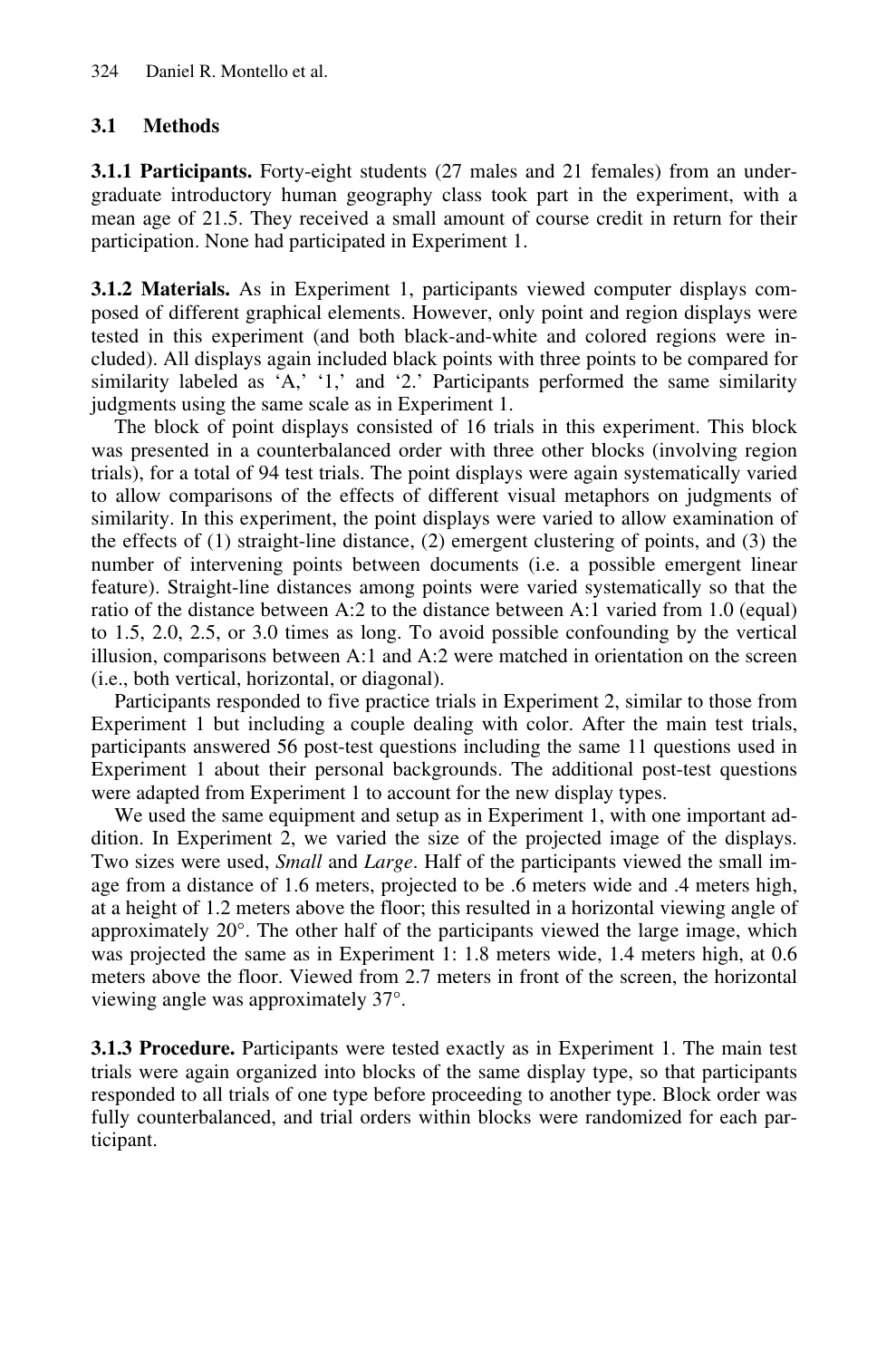#### **3.2 Results and Discussion**

As in Experiment 1, similarity ratings were scored so that a mean rating less than 5 indicates that participants saw A:1 as more similar, while a mean rating greater than 5 indicates that participants saw A:2 as more similar. Because several of the trials in this experiment were specifically designed to examine emergent-feature effects, which we discuss below, we begin here by restricting our examination to the five trials designed only to vary direct distance over relatively unfilled space. On these trials, we systematically varied the ratio of the distances between A:2 and A:1 from a ratio of 1/1 (equal distances) to a ratio of 3/1 (A:2 3 times as far apart as A:1). On the trial where this ratio equaled 1.0, participants in fact rated the relative similarity of the two pairs as 4.9, which is not significantly different from 5.0. For the remaining trials, where the ratio got systematically larger (A:1 got relatively closer), the similarity ratings declined accordingly (approached greater similarity for A:1): 4.4, 3.7, 3.3, 3.4. These were all significantly less than 5.0. Interestingly, the pattern supports a linear relationship between direct distance and similarity across the scale of the experiment, with the exception that the most extreme distance difference between A:2 and A:1 (ratio of 3/1) led to A:1 being rated as no more similar than the next most extreme difference (ratio of 2.5/1). This small difference in relative distance was either imperceptible to participants, or exceeded some threshold at which distance differences no longer influence perceived similarity.

As in Experiment 1, we calculated mean correlations for each participant of direct distance ratios A:1/A:2 with rated similarity across trials, restricting the correlations just to the five trials described above. These correlations were positive for 37 of the 48 participants, again indicating that the closer pair is seen to be more similar. (Correlations for two participants could not be calculated, as they rated all five trials as having equal similarity). The mean correlation (based on z-score transformed values) equaled a robust .70, which is statistically significantly greater than 0,  $t(45) = 6.06$ ,  $p<.0001$ . This correlation was nearly identical for female and male participants,  $F(1, 1)$  $44$ ) = 0.04, p>.05. The correlation also did not significantly differ as a function of the order in which participants saw the block of point-display trials,  $F(3, 42) = 0.37$ , p>.05. As in Experiment 1, whether participants viewed region displays (with or without colors or black borders) before viewing point displays did not influence their interpretation of those point displays.

We next examined the seven trials specifically designed to test for emergent-cluster effects. These trials placed two of the three comparison document points within a cluster of points in the display. Figure 3a shows an example where the direct distance between A:1 is much less than between A:2, but A and 2 are inside a cluster of points. Participants gave this a mean rating of 6.4, indicating significantly greater similarity of A:2 than A:1. On all of the trials where A shared a cluster with either 1 or 2, but not both, the pair of documents sharing the cluster were rated as significantly more similar, even when they were not as close together. As Figure 3b shows, this emergent cluster effect occurred even when the cluster was formed by a fairly sparse concentration of points.

The final four trials were designed to test for emergent-feature effects of a different kind, namely emergent linear features produced by points intervening between the comparison points. In all four trials, the direct distances between A:1 and A:2 were equal. In one trial, a single point intervened between A and 1. That did not produce an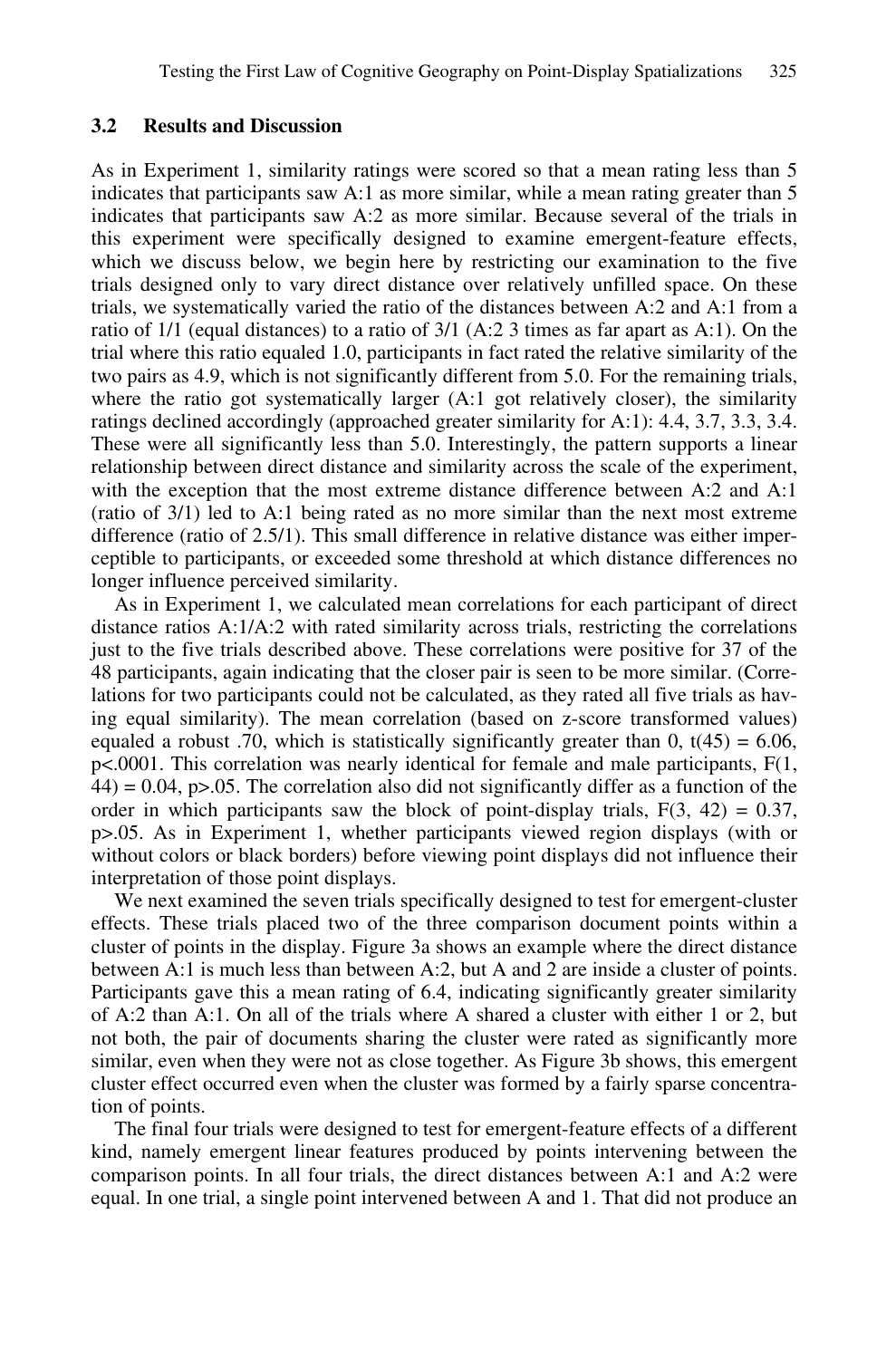emergent-feature effect, as participants rated the relative similarity of the two pairs as 4.9. Two intervening points in another trial produced no effect either, being rated as 5.1 (Figure 3c). But both three and four intervening points (four shown in Figure 3d) produced a noticeable emergent linear feature: The mean similarities for the two trials were 3.8 and 3.4, both significantly less than 5.0.



**Fig. 3.** Sample displays and similarity ratings for four trials of Experiment 2. The t-scores are tests of significant differences from 5.0, a neutral rating ("1 and 2 are equally similar to A") on the transformed 1-9 scale (rating <5 indicates A:1 are more similar; >5 indicates A:2 are more similar). Emergent-cluster effects are demonstrated in (a) and (b). An emergent-linear effect does not occur in (c) but does in (d); (M=arithmetic mean, SD=standard deviation, t=t-score [degrees of freedom], p=probability difference is due to chance)

Participants took a mean of 8.5 seconds  $(SD = 3.8 \text{ s})$  to respond to a point-display trial in this experiment (the fastest response was 3.3 s, the slowest was 21.5 s). This is 3-4 seconds faster than in Experiment 1. Female and male participants answered nearly equally quickly,  $F(1, 46) = 0.07$ , p>.05. As in Experiment 1, response times varied significantly as a function of the order in which participants saw the block of point-display trials,  $F(3, 44) = 6.12$ . Participants who saw point-display trials first were slowest (11.9 s), followed by those who saw them second (8.1 s), while those who saw them third or fourth were nearly identically fast in their responses (6.9 and 7.0 s, respectively). This fits a general pattern in which participants get faster as the experiment progresses, and they get accustomed to the displays and similarity rating task.

In this experiment, participants were assigned to view the displays at one of two sizes, Small or Large. Mean similarity ratings averaged over all trials did not significantly differ (4.0 for Small, 3.9 for Large), nor did mean response-times (8.3 s for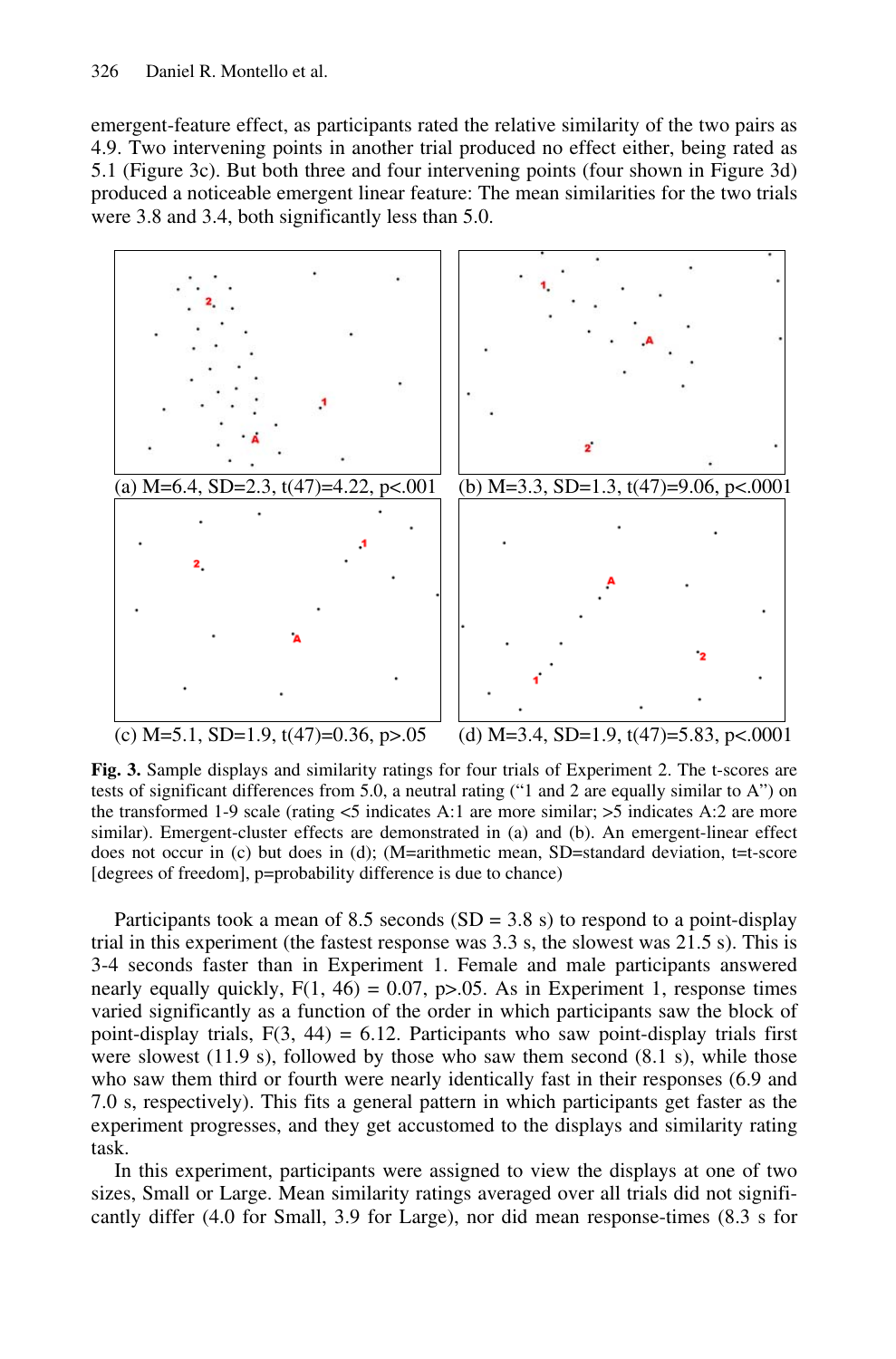Small, 8.6 s for Large). However, display size did influence the strength of the distance-similarity relationship on the five trials that varied direct distance systematically. For these trials, participants viewing Small displays had a mean distancesimilarity correlation of .52, while those viewing Large displays had a mean distancesimilarity correlation of .83. This difference is statistically significant,  $F(1, 44)=4.93$ , p<.05. Display size influenced the operation of the distance-similarity metaphor; larger images strengthened the correspondence between direct distance and perceived similarity. Display size apparently did not influence the emergence of clusters or linear features; only one of the 11 trials that tested these effects revealed a significant difference in similarity ratings for the two viewing conditions (which is not unlikely, even given only chance variation).

Finally, as in Experiment 1, we examined self-reports of how participants interpreted the point displays. In response to the post-test question "How much did you consider the distance between documents in your answers?," participants marked a mean response of 2.9 on an expanded 5-point scale that included "not at all," "slightly," "somewhat," "very much," and "exclusively." We again correlated participants' self reports with their correlation of direct distance and similarity for the five appropriate trials. This correlation was only .16, a weaker relationship than in Experiment 1 and statistically nonsignificant. However, in response to the post-test question "How much did you consider the presence of documents grouped or clustered around the documents A, 1 and A, 2?," participants marked a mean response of 3.3 on the 5-point scale; these responses correlated .57 ( $p<.0001$ ) with the similarity rating given to the trial shown in Figure 3c, a trial that led to a strong emergent cluster. Similarly, in response to the post-test question "How much did you consider the presence of intervening documents between documents A, 1 and A, 2?," participants marked a mean response of 2.7 on the 5-point scale (one participant did not answer). Responses to this question correlated -.35 (p<.05) with the similarity rating given to the trial shown in Figure 3d, a trial that led to a strong emergent linear feature. Both correlations of post-test self-report questions with similarity ratings are in the direction indicating that participants were able to judge their own interpretation strategies with some accuracy.

#### **4 General Discussion and Conclusions**

The two experiments reported here investigate how users interpret point-display spatializations to infer similarity relationships. These displays represent informationbearing entities, such as library documents, as a collection of points. The spatial and graphical relations among points are intended metaphorically to represent the semantic similarities among the entities. Probably the most common way this has been done is to locate points so that more similar points are closer together. We have dubbed the notion that people will think closer things are more similar the *first law of cognitive geography,* by analogy to the well-known *first law of geography.* In the context of information displays, this law operates as the *distance-similarity metaphor,* wherein viewers of information displays equate direct (straight-line) distance with the dissimilarity between the reference entities supposed to be represented by the graphical elements.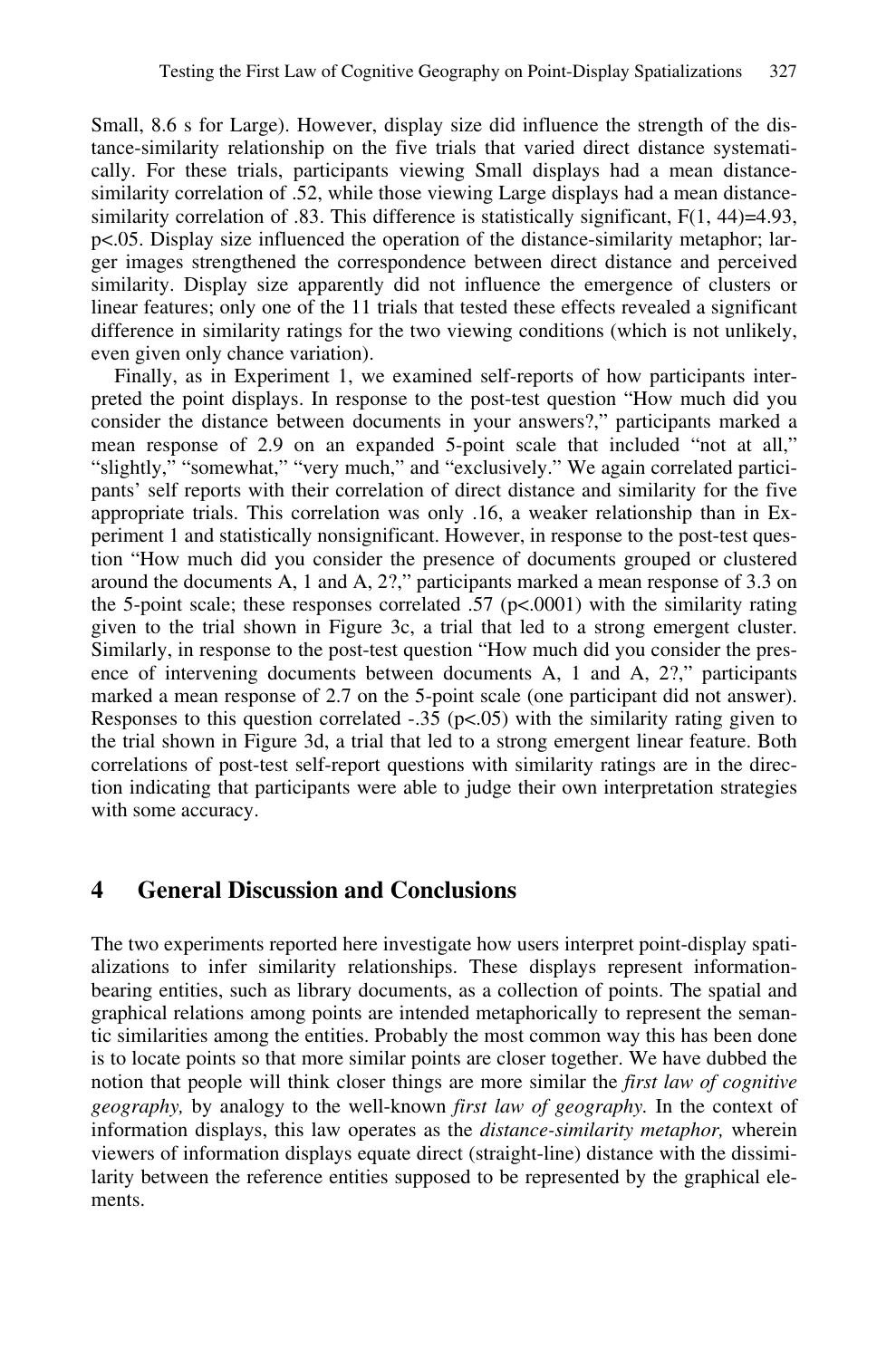The results of our two experiments provide qualified support for the validity of the first law of cognitive geography and its operation as the distance-similarity metaphor in the interpretation of information spatializations. When people view point representations of documents that appear against a fairly uniform background, either blank or evenly filled with other points, they equate metric direct distance to semantic similarity. This relationship is approximately linear over the ranges we varied in these experiments, though we did uncover evidence of a threshold at which further exaggeration of the contrasts between two comparison distances will not further enhance similarity contrasts. In cases such as these where people apply the distance-similarity metaphor, graphical characteristics that produce phenomena in which perceived distance varies from actual distance will influence judged similarity. An example of such a phenomenon is the vertical illusion, in which vertically-oriented linear features will be perceived as relatively longer than horizontally-oriented features.

However, when the background context against which people view comparison points is not uniform, having uneven groupings of points, visual organization of the points can negate the normal operation of the distance-similarity metaphor. A higherdensity collection of points against a sparser background of points is seen as a cluster; if two comparison document points are seen to be inside this cluster, they are seen as more similar, part of a common feature, even if another comparison point is in fact much closer in direct distance. Similarly, a string of points against a background of unorganized points is seen as a linear feature; if two comparison document points are part of this linear feature, they are seen as more similar, again part of a common feature (we showed in Experiment 2 that a set of at least three intervening points, a string of five points, is required to produce the perception of a line). We call these *emergentfeature effects.* They can specifically override the distance-similarity metaphor, leading to a *feature-similarity metaphor* wherein elements that are part of the same feature share greater similarity. In terms of the mechanism of the emergent-feature effect, it is interesting to note that the perceived cluster or linear feature is a phenomenon of visual perception as the Gestalt psychologists described [e.g., 31]. The fact that people viewing the display assign greater similarity to points that are part of the same feature may reflect higher-level *conceptual* organization, however. In particular, such an interpretation by users is consistent with an expression of categorical (particularly regional) cognition [see 32, 33, 34].

Another perceptual phenomenon that may be expected to influence the interpretation of graphical displays is the *filled-interval illusion,* wherein the interval separating comparison points has other points within it and thus appears longer. Either of our emergent features, clusters or lines, might be expected to produce this effect; although we do not yet have data substantiating it, a look at the sample displays in Figures 1 and 2 suggests that this does happen (in 2d, A:2 looks further apart than A:1, even though they are equally distant). It is important to note that the implication of the filled-interval illusion for similarity judgments should be exactly opposite from the implications of the emergent-feature effect. Thus, concentrations of points may produce the appearance of greater distance separating points, but they apparently also lead to the impression of greater similarity, demonstrating a clear dissociation of distance and similarity relationships.

In Experiment 2, we found a previously unreported effect of display size on the relationship of judged similarities to relative distances between the comparison points. For baseline trials where direct distance determined participants' judgments of simi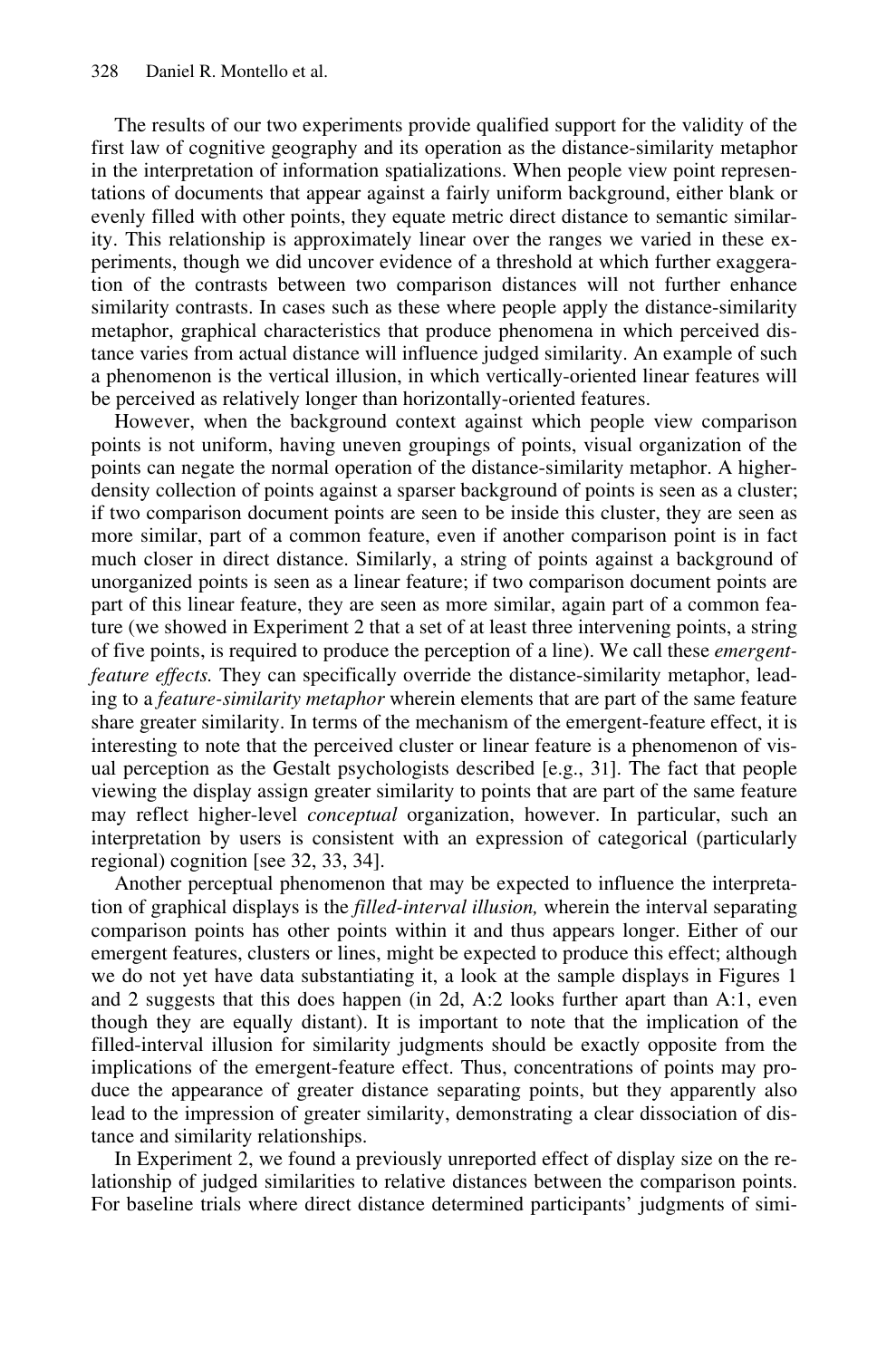larity, the distance-similarity metaphor operated more strongly for participants who viewed the Large display than for those who viewed the Small display; the mean correlation of distance ratios with similarity was a considerable .52 for the Small display but a considerably larger .83 for the Large display. This difference occurred even though the size difference between Small and Large was not as great as it could be—the Large display was just three times wider and filled less than twice the width of the visual field than did the Small display. The result leaves open several interesting questions about its precise mechanism. Is it the difference in sizes between the displayed images that matters (distal size), or the difference between the portions of the visual field filled by the images (proximal size)? Does the larger display exaggerate the perceived distance differences between the points, or does it simply increase the strength of correspondence between relative distances and similarities? These questions call for further research. In any case, this constitutes a novel empirical demonstration that scale matters to the psychology of spatial information [30], and it potentially has important implications for information visualization and communication.

As noted above, the two experiments discussed in this paper included displays based on other spatialization metaphors, specifically networks and regions. In these experiments, along with a third that included only network displays, we have examined the operation of spatial metaphors used to represent similarity relationships. These experiments have also examined the possible role of several graphical variables that are not spatial *per se,* namely various aspects of color (hue, value, and saturation) and line thickness. These results will appear in a forthcoming paper. They are interesting because they demonstrate how nonspatial (nongeometric) aspects can influence the interpretation of information displays. They are also interesting because they allow a comparison of different types of distance other than direct metric distance, such as network distance, that may stand for similarity in information displays.

We are currently finishing a fourth experiment that addresses the distancesimilarity metaphor directly by having participants estimate distance instead of just similarity. In this experiment, as in our other experiments, three groups of participants view point, network, and region displays. One group of participants is randomly assigned to rate similarity as in the experiments described in this paper; because they are not told what to base those similarity judgments on, we call this "default similarity." A second group of participants is randomly assigned to estimate distances between points; because they in turn are not told what type of distance to estimate, we call this "default distance." The third group of participants is also randomly assigned to estimate distances between points, but in this condition, they are told to estimate direct or straight-line distance; we call this "direct distance." A comparison of ratings in these three conditions will address some of the issues brought up by the research in this paper, such as the possibility that emergent features can increase perceived similarity among documents at the same time they increase perceived distance •a clear exception to the first law of cognitive geography. These results should help us contribute further to the newly-developing area of scientific research on the use of information spatializations. Research in this area will help address basic questions about the cognitive processing of information displays and help inform the design of humaninformation interfaces that are more effective, efficient, accessible, and enjoyable to use.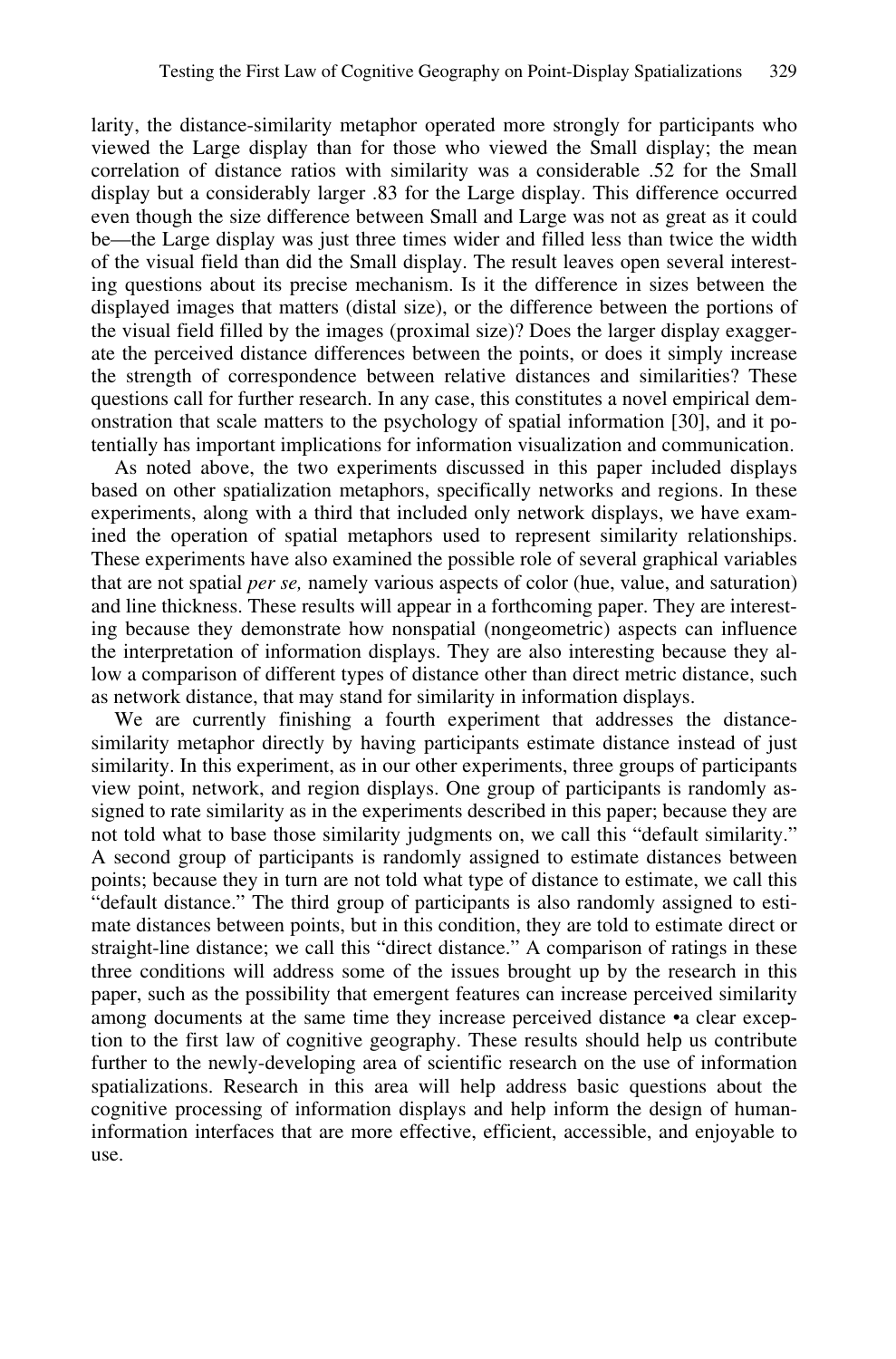## **Acknowledgements**

We thank Amy Linker and Heather Alexander for help with data collection, and the UCSB students who provided data by serving as research participants in the experiments. We also thank David Mark and Corinne Jörgensen, who have collaborated on this research program since its inception. Three anonymous reviewers provided feedback that improved the paper. The National Imagery and Mapping Agency generously provided funding to support this research.

# **References**

- 1. International Cartographic Association (ed.): Multilingual Dictionary of Technical Terms in Cartography. ICA, Stuttgart (1973)
- 2. Card, S.K., Mackinlay, J.D., Shneiderman, B.: Readings in Information Visualization: Using Vision to Think. Morgan Kaufmann, San Francisco (1999)
- 3. Spence, R.: Information Visualization. Addison Wesley, Boston (2001)
- 4. Fabrikant, S.I.: Evaluating the Usability of the Scale Metaphor for Querying Semantic Spaces. In: Montello, D.R. (ed.): Spatial Information Theory: Foundations of Geographic Information Science. Lecture Notes in Computer Science, Vol. 2205. Springer, Berlin (2001) 156-172
- 5. MacEachren, A.M.: How Maps Work: Representation, Visualization, and Design. Guilford Press, New York (1995)
- 6. Slocum, T.A., Blok, C., Jiang, B., Koussoulakou, A., Montello, D.R., Fuhrmann, S., Hedley, N.R.: Cognitive and Usability Issues in Geovisualization. Cart. & Geog. Infor. Sci. 28 (2001) 61-75
- 7. Couclelis, H.: Worlds of Information: The Geographic Metaphor in the Visualization of Complex Information. Cart. & Geog. Infor. Sys. 25 (1998) 209-220
- 8. Kuhn, W., Blumenthal, B.: Spatialization: Spatial Metaphors for User Interfaces. Depart. Geoinfor., Tech. Univ. Vienna (1996)
- 9. Fabrikant, S.I., Buttenfield, B.P.: Formalizing Semantic Spaces For Information Access. Annals Assoc. Amer. Geog. 91 (2001) 263-280
- 10. Shepard, R.N.: Representation of Structure in Similarity Data—Problems and Prospects. Psychometrika 39 (1974) 373-422
- 11. Skupin, A.: From Metaphor to Method: Cartographic Perspectives on Information Visualization. In: IEEE Symposium on Information Visualization, InfoVis 2000, Salt Lake City, UT (2000) 91-97
- 12. `Tobler, W.R.: A Computer Movie Simulating Urban Growth in the Detroit Region. Econ. Geog. 46 (1970) 234-240
- 13. Fabrikant, S.I.: Spatial Metaphors for Browsing Large Data Archives. Unpublished Ph.D. Diss., Depart. Geog., Univ. Colorado-Boulder (2000)
- 14. Chalmers, M.: Using a Landscape Metaphor to Represent a Corpus of Documents. In: Frank, A.U., Campari, I. (eds.): Spatial Information Theory: A Theoretical Basis for GIS. Lecture Notes in Computer Science, Vol. 716. Springer-Verlag, Berlin (1993) 377-390
- 15. Wise, T.A.: The Ecological Approach to Text Visualization. J. Amer. Soc. Infor. Sci. 53 (1999) 1224-1233
- 16. Dieberger, A., Frank, A.U.: A City Metaphor for Supporting Navigation in Complex Information Spaces. J. Visual Lang. Comp. 9 (1998) 597-622
- 17. Berendt, B., Jansen-Osmann, P.: Feature Accumulation and Route Structuring in Distance Estimations - An Interdisciplinary Approach. In: Hirtle, S.C., Frank, A.U. (eds.): Spatial Information Theory: A Theoretical Basis for GIS. Lecture Notes in Computer Science, Vol. 1329. Springer-Verlag, Berlin (1997) 279-296